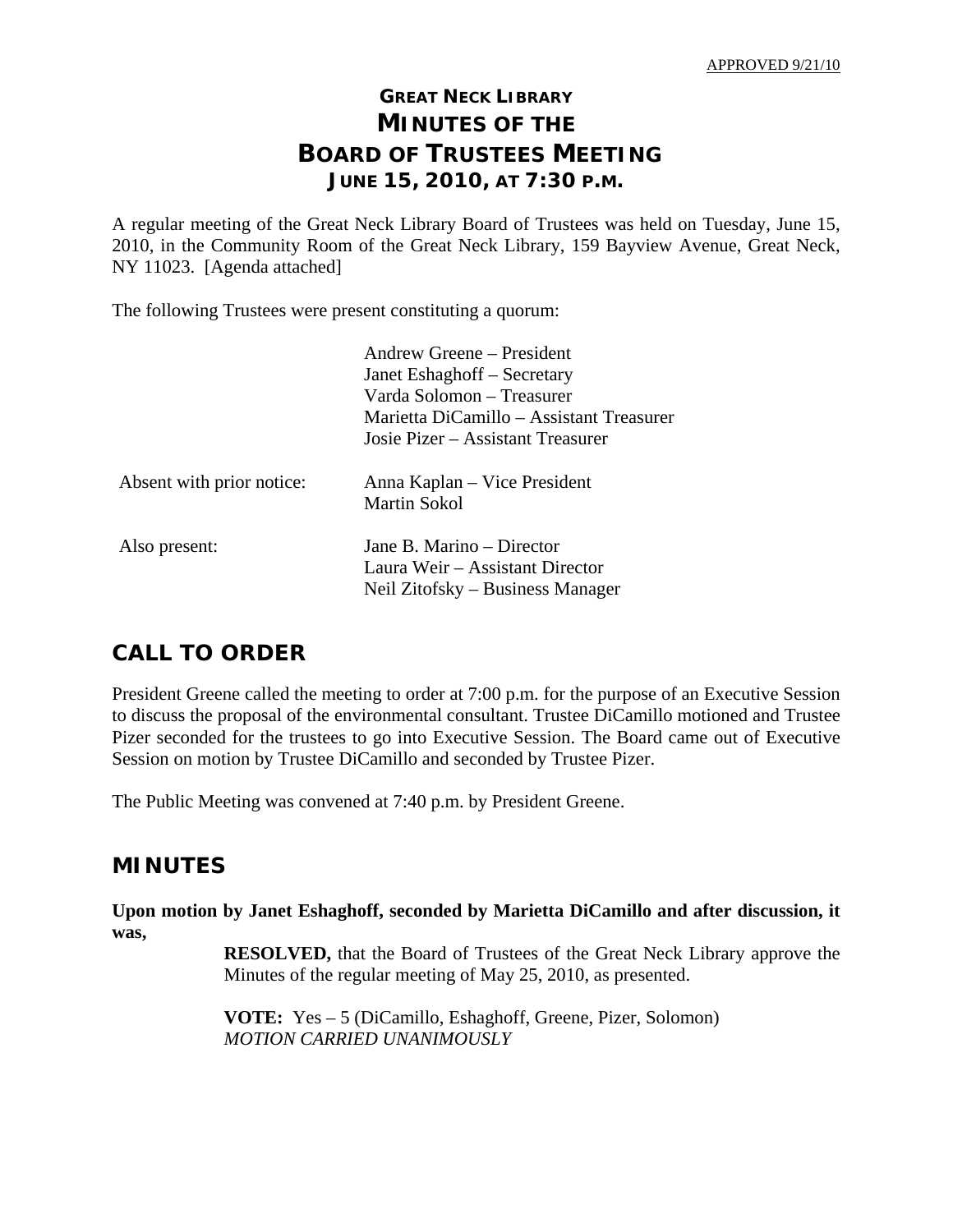# **TREASURER'S REPORT – PERSONNEL CHANGES**

During the month of May 2010, revenue received was \$1,024,047. Total expenses were \$640,286.

 $\overline{a}$  , and the contribution of the contribution of the contribution of the contribution of the contribution of the contribution of the contribution of the contribution of the contribution of the contribution of the co

At the close of business, May 31, 2010, total operating fund holdings were \$3,673,323. Of these funds, \$3,121,616 was on deposit at HSBC, \$548,917 was on deposit at Chase Bank, and \$2,790 was on hand in Petty Cash funds at Main and the Branches. This compares to a May 31, 2009, balance of \$3,466,972.

Additionally, the cash balance of the Main Building and Special Services fund was \$1,183,235; the Automated Library fund was \$122,113; the Restricted Gift fund was \$377,306; the Branch and Special Services fund was \$139,970. These funds totaled \$1,822,625 on May 31, 2010. The May 31, 2009 total was \$2,286,739.

**Upon motion by Varda Solomon, seconded by Marietta DiCamillo, and after discussion, it was,** 

> **RESOLVED,** that the Board of Trustees of the Great Neck Library accept the June 15, 2010, Treasurer's Report.

 **VOTE:** Yes – 5 (DiCamillo, Eshaghoff, Greene, Pizer, Solomon)  *MOTION CARRIED UNANIMOUSLY* 

## **Warrants**

**(a) Upon motion by Varda Solomon, seconded by Marietta DiCamillo, and after discussion, it was,** 

> **RESOLVED,** that the Board of Trustees of the Great Neck Library authorize the Treasurer, who has reviewed all checks and supporting documentation, to pay the persons named in the Warrant dated May 22, 2010 through June 10, 2010, Paid Checks numbered 0028529 through 0028534, 1233, and 41076 through 41093, and To-Be-Paid Checks numbered 41094 through 41179, the sums set against their respective names, amounting in the aggregate to \$131,226.27.

 **VOTE:** Yes – 5 (DiCamillo, Eshaghoff, Greene, Pizer, Solomon)  *MOTION CARRIED UNANIMOUSLY* 

**(b) Upon motion by Varda Solomon, seconded by Marietta DiCamillo, and after discussion, it was,** 

> **RESOLVED,** that the Board of Trustees of the Great Neck Library authorize the Treasurer, who has reviewed check number 41182 dated June 11, 2010, and supporting documentation, to pay American Express the amount of \$1,417.58.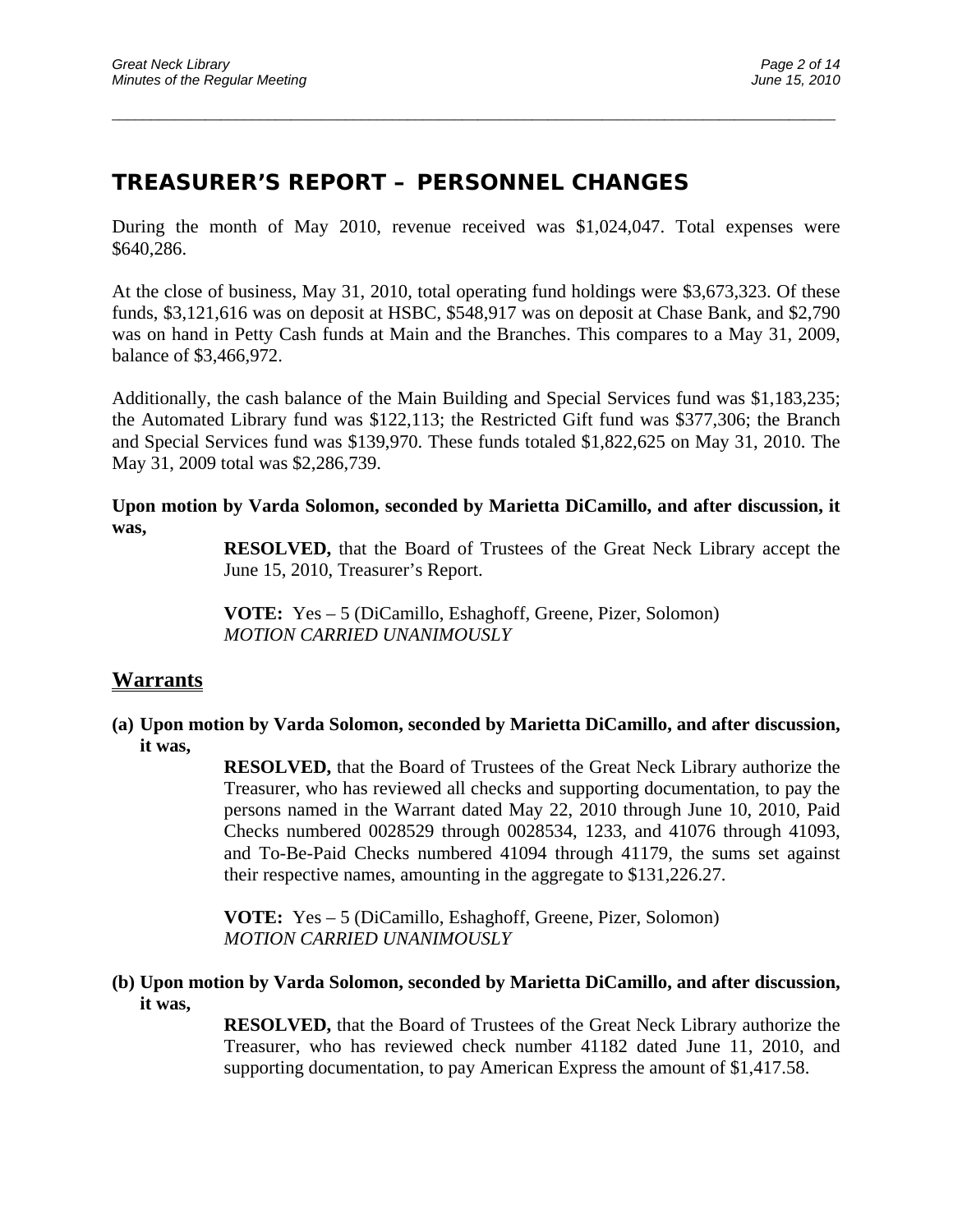Public Comments: Stu Hochran, Carol Frank, Ralene Adler

**VOTE:** Yes – 5 (DiCamillo, Eshaghoff, Greene, Pizer, Solomon) *MOTION CARRIED UNANIMOUSLY* 

 $\overline{a}$  , and the contribution of the contribution of the contribution of the contribution of the contribution of the contribution of the contribution of the contribution of the contribution of the contribution of the co

## **Payroll Warrants**

**Upon motion by Varda Solomon, seconded by Marietta DiCamillo, and after discussion, it was,** 

> **RESOLVED,** that the Board of Trustees of the Great Neck Library accept the Payroll Warrants for pay dates May 6, 2010 and May 20, 2010, which have been reviewed by the Treasurer, in the amounts of \$182,300.39 and \$175,413.79 respectively, for a total of \$357,714.18.

**VOTE:** Yes – 5 (DiCamillo, Eshaghoff, Greene, Pizer, Solomon) *MOTION CARRIED UNANIMOUSLY* 

### **Personnel Changes**

### **Upon motion by Varda Solomon, seconded by Marietta DiCamillo, and after discussion, it was,**

**RESOLVED,** that the Board of Trustees of the Great Neck Library accept the Personnel Changes of May 22, 2010, through June 10, 2010.

Public Comment: Carol Frank

**VOTE:** Yes – 5 (DiCamillo, Eshaghoff, Greene, Pizer, Solomon) *MOTION CARRIED UNANIMOUSLY* 

# **REPORTS**

### **Finance Committee**

Below is the text of the written report of the Finance Committee meetings of Monday, June 7 and Thursday, June 10, 2010 in the Multi-Purpose Room.

## **(a) June 7th Meeting**

In attendance: Varda Solomon - Treasurer and Finance Committee Chair, Marietta DiCamillo - Assistant Treasurer, Josie Pizer - Assistant Treasurer. Also in attendance: Jane B. Marino - Library Director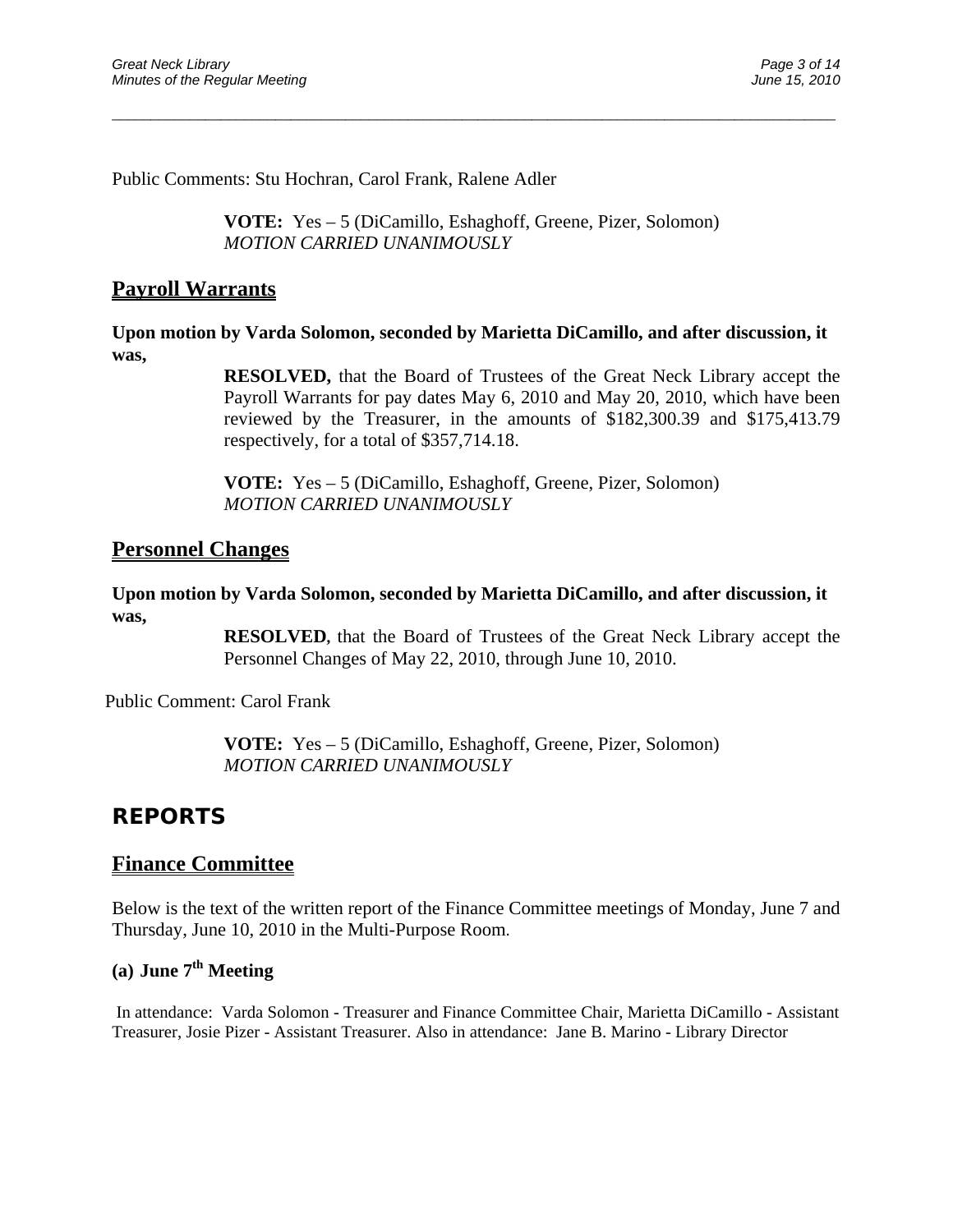Trustee Solomon called the meeting to order at 7:35 p.m. and reviewed the purpose of the meeting, which was to clarify procedures for contracts with new vendors and invoices received from current vendors for the Building Project.

 $\overline{a}$  , and the contribution of the contribution of the contribution of the contribution of the contribution of the contribution of the contribution of the contribution of the contribution of the contribution of the co

After discussion, the Committee had four recommendations for this process.

- 1. Contracts should have protective fiscal language so that Great Neck Library does not suffer any unforeseen consequences.
- 2. The Business Manager should research and make recommendations to the Finance Committee for all conditions of future contracts.
- 3. Monthly invoices from contracted vendors should be scrutinized by the Business Manager and the Director.
- 4. As financial specialist, the Business Manager should work with the Director, as Project Coordinator. The Business Manager is responsible for the bill's reasonableness, accuracy and appropriateness of activities and charges.

The Committee agreed on these recommendations but they are not ready to make a recommendation to the Board at this time. Further discussion will take place to see if other committee ideas should be incorporated.

## **(b) June 10<sup>th</sup> Meeting**

The meeting was called to order by Varda Solomon at 7:35 p.m.

In attendance: Varda Solomon, Treasurer, Marietta DiCamillo, Assistant Treasurer, Josie Pizer Assistant Treasurer. Also in Attendance: Jane B. Marino, Library Director, Laura Weir, Assistant Director and Neil Zitofsky, Library Business Manager.

#### *Old Business*

Trustee Solomon requested the Director to give a report on the status of discussions with VHB regarding the continuation of their work. Mrs. Marino reported that she had received a reply to the Library's proposal and was in discussions with Kim Gennaro of VHB to come up with an amount that would get the Library to the Hearings phase of the project, at which point both parties would have a better grasp of the length and breadth of VHB's involvement. An executive session of the Board is scheduled for Tuesday, June 15 at 7 p.m. to discuss this issue.

The Director, at the Finance Committee's suggestion, has also instructed the Business Manager to write our zoning counsel, Paul Bloom, a letter regarding issues with some of the items on his latest two bills. Mr. Zitofsky has done so and the letter was discussed by the Committee. It was mailed on Friday, June 11, 2010.

Having answered all questions of the Committee regarding the 990, Mr. Zitofsky will instruct our auditor, Al Coster, to submit the form. The Treasurer asked Mr. Zitofsky to include a resolution to approve submitting the 990.

#### *Regular Activities*

Trustee Solomon requested the Business Manager to review the financials and the warrant. The issue of how to record the reimbursement of Retiree Health Insurance expenditures to the library by retiree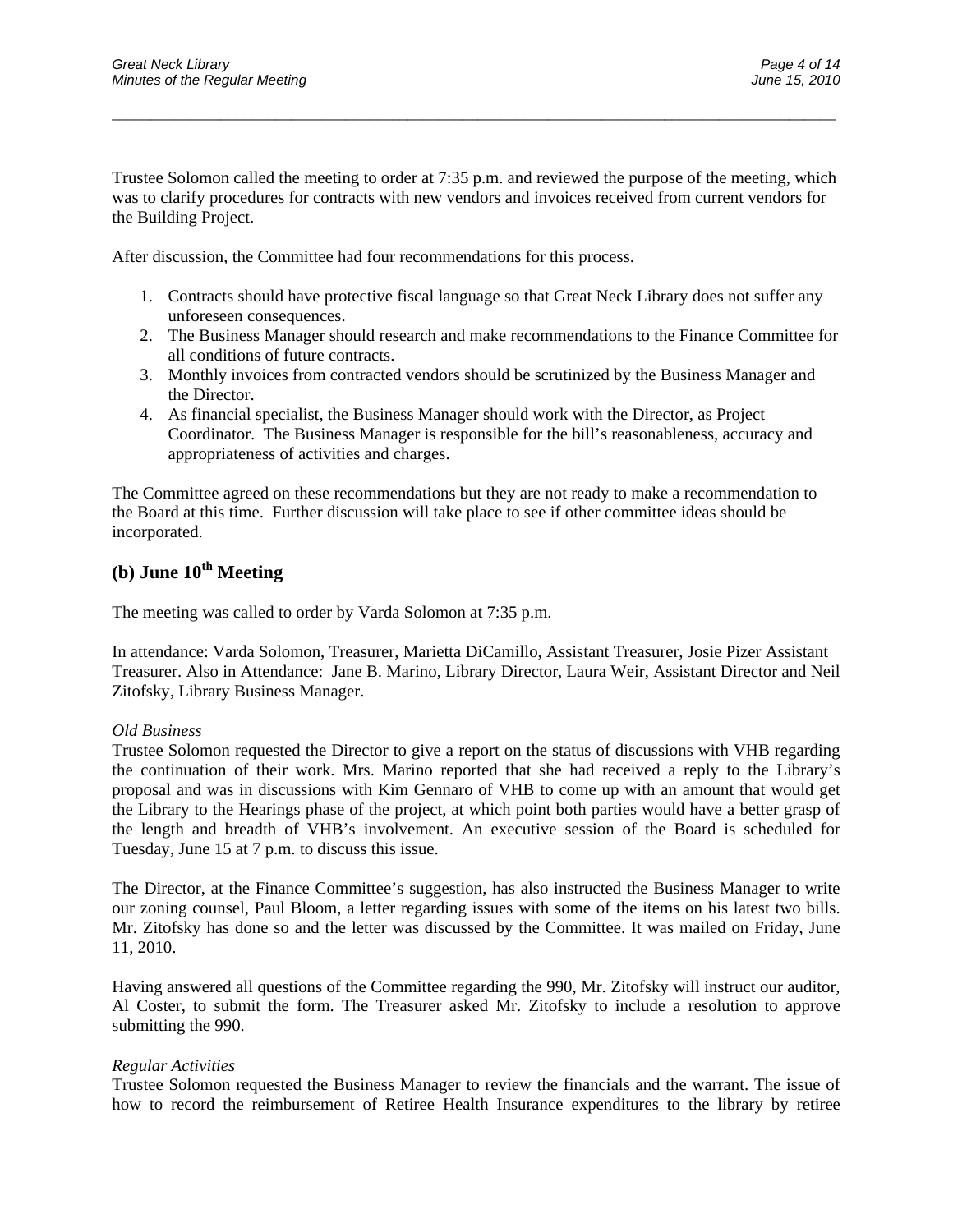spouses who pay 100% of their premium was discussed. It can be shown on the revenue side as "reimbursement of expenses" or netted out on the expense side, as had been done up until now. Further discussion will take place until the committee has reached a consensus.

 $\overline{a}$  , and the contribution of the contribution of the contribution of the contribution of the contribution of the contribution of the contribution of the contribution of the contribution of the contribution of the co

Four expenditure lines are above their expected percentage of expenditures and the Director and Business Manager will investigate to see why that is so and report back to the Committee. The Warrant was reviewed and any questions answered.

#### *Other Business*

The Director reported that a refined process for insuring the proper payment of building project related bills was agreed to at a special meeting of the Finance Committee on June 7 and she will send a draft of the minutes to the Committee for their review.

The Business Manager reported to the Committee that New York State has offered a new retirement incentive and one staff member has already expressed interest. Since the library has some time in which to make a decision, the Committee asked that he poll the staff to see how much interest there would be for other staff members and what cost, if any, it would be to the Library.

There being no further discussion, checks were signed by the Committee and the meeting was adjourned at 9:40 p.m. [End of written report]

Committee Chair Solomon also reported that the foregoing Minutes of the June 10 Finance Committee meeting were draft and subject to revisions by the Finance Committee.

Director Jane Marino assured the public that going forward all bills will be vetted and the guidelines above will be enforced for new contracts.

Public Comment: Ralene Adler

### **Branch Committee**

The text of the written report of the Branch Chair, Trustee Eshaghoff, is below:

The Branch Committee met on Thursday, May 27, 2010, 7:30 p.m. in the Multi-Purpose Room. Present: Janet Eshaghoff, Chair; Josie Pizer, Varda Solomon, and Andrew Greene (Trustees), Jane Marino, Library Director, and Laura Weir, Library Assistant Director.

Chair Eshaghoff called the meeting to order at 7:35 p.m. The Chair requested the Library Director to give the committee an update on the Station Branch. Mrs. Marino reported that she had been in communication with Ron Zakary, the architect, on the project and with his help, completed the Building Permit application, which was then sent to Board President Andrew Greene for his notarized signature. The completed application will be mailed to Mr. Zakary. The Landlord, Kabro Associates, has designated Mr. Zakary to be their authorized representative to make this application.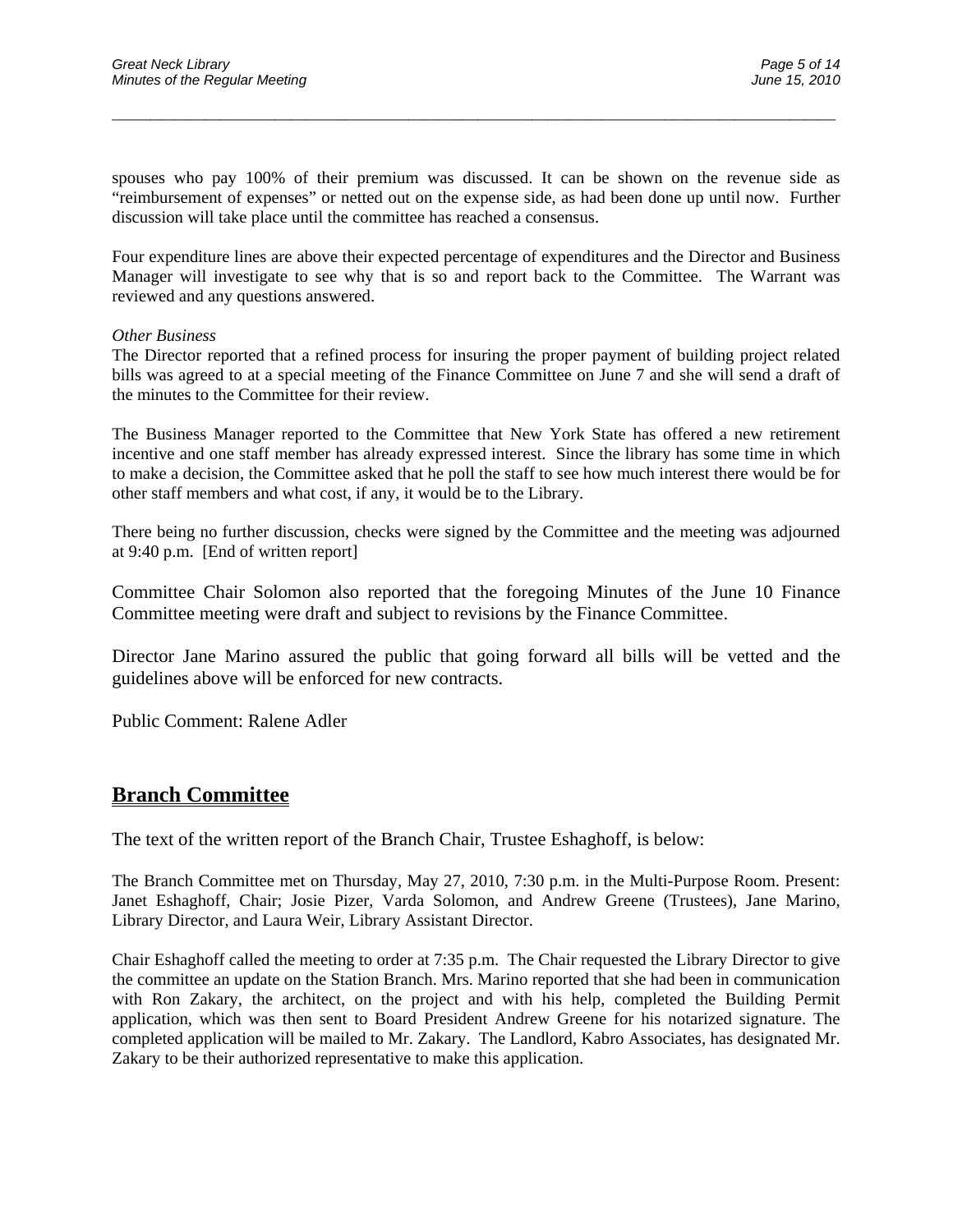The demolition work in the back is on schedule and Mr. Zakary has sent new bid packets out to the four interviewed contractors and has requested those bids back by Friday, June 4, 2010. A discussion followed concerning the opening of the bids and after a clarification from some members of the public in attendance, it was determined that the bids need to be opened in public and at a pre-determined date and time. Mrs. Marino stated that she would follow up on that. [Update: the bids will be opened on Monday, June 7 at 9:30 am in the Director's office. That opening will be a public action. This date and time will be published.]

 $\overline{a}$  , and the contribution of the contribution of the contribution of the contribution of the contribution of the contribution of the contribution of the contribution of the contribution of the contribution of the co

The Chair opened the proceedings for questions from the public. A concern was expressed about certain safety aspects of the parking lot, which the Director promised to pursue with the Village of Great Neck Plaza mayor.

Discussion about a future date for the committee meeting hinged on the opening of the bids since the subject of that discussion would be review of the bids, with the purpose of selecting a contractor. The meeting will take place, in executive session, on Wednesday, June 8, 2010 at 7:30 p.m. in the Multipurpose Room. At the suggestion of Chair Eshaghoff, a date for September 13 was selected for a Branch Committee meeting which will take place in Parkville. The date was set and Assistant Director Weir will contact the Branch Head to set up the meeting. [End of written report]

In addition to her written report, Trustee Eshaghoff mentioned that the Station Branch project was moving ahead of schedule and will come in under budget.

The Director responded to questions from the public on whether the Village of Great Neck Plaza would be waiving the permit fees. She responded that based on discussions with the Mayor, the Village will be waiving only the conditional use permit fees but not the building permit fees. The Board was urged to work as diligent as possible with the Village to get them to waive the fees since they were very supportive of the new location for the Station Branch. The stairs will be addressed after the heavy construction work is completed to prevent any damages to the plexiglass.

Public Comment: Stanley Dacher, Ralene Adler, Stu Hochran, Carol Frank

### **Building Committee**

Text of Building Committee's written report on the meeting of Thursday, May 27, 2010, 8:05 p.m., in the Multi-Purpose Room is below:

In Attendance: Martin Sokol, Chair; Anna Kaplan, Andrew Greene Absent with notice: Janet Eshaghoff Also in Attendance: Jane B. Marino, Library Director, Laura Weir, Assistant Library Director.

Chair Martin Sokol opened the meeting at 8:05 p.m. Upon request from the Finance Committee and in accordance with a resolution passed at the May 25, 2010 Board Meeting, Mr. Sokol asked the committee for their thoughts on the Harras Bloom & Archer invoice in the amount of \$2,425.78. The firm is providing zoning counsel services for the Main Building project.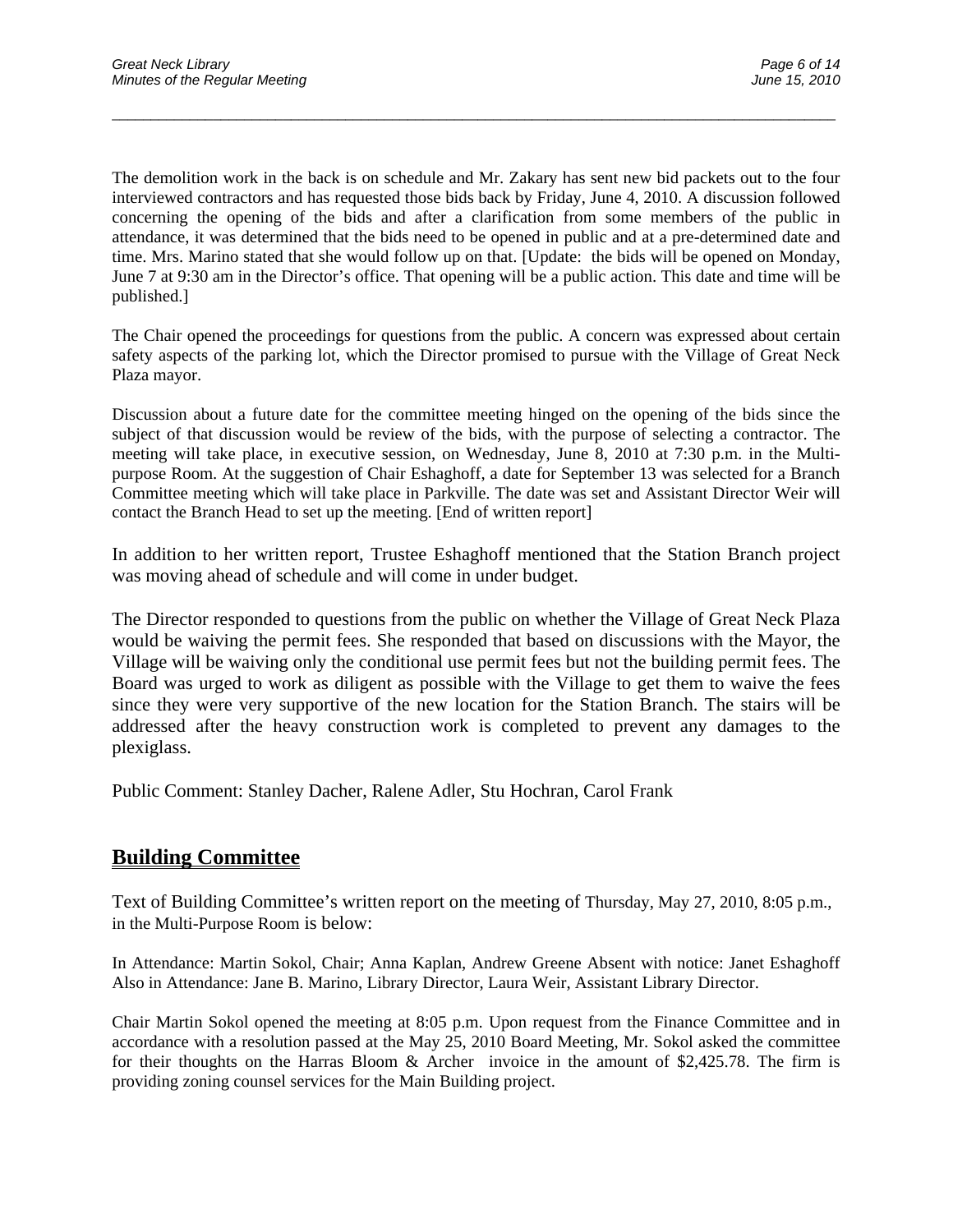Mr. Sokol then turned to the invoice, in the amount of \$2,671.87 from VHB. The firm is providing environmental consulting services for the Main Building project. After deliberating in public, the Building Committee members, some of whom had comments, came to the consensus to recommend not to withhold payment of the two invoices because the Building Committee heard no compelling comments or reasons why they should not be paid.

 $\overline{a}$  , and the contribution of the contribution of the contribution of the contribution of the contribution of the contribution of the contribution of the contribution of the contribution of the contribution of the co

During public discussion, several questions from the public dealt with the level of detail and specificity that should be found in the bills and whether or not that level of detail existed here. Further discussion centered on a memo from Trustee DiCamillo which asked for documentation on certain items in the Harras Bloom and Archer bills. The Director assured the group that she would provide any and all information available to her and this information would be available as soon as possible.

At the request of President Greene, the committee then discussed a response to the VHB proposal for further work that is needed to be completed that goes beyond the previously agreed upon amount of \$25,800 passed by the Board. The committee went over each item and a response was crafted, which the Director would draft for the Board's review. The Director was further asked to advise VHB that their previously approved cap of \$25,800 was nearly reached.

No further items were discussed and no further dates were set for the committee to meet. There being no further items, the meeting was adjourned at 9:15 p.m. [End of written report]

Director Jane Marino was asked to provide a brief update on the building project. She reported that she is working with the environmental consultant and the zoning counsel to get the appropriate paperwork completed for submission to the Town of North Hempstead. The Letter of Omission has already been received at the Library, and work is being done to address the issues listed therein.

President Greene explained that the Letter of Omission was more of a formality than an obstacle, and the Board is anticipating a favorable resolution from the Town Board hopefully in the fall. Following that, a date will be set for the referendum possibly in December before people leave for Florida for the winter.

A member of the public asked for the definition for the term 'Letter of Omission'. Mrs. Marino explained that the Town reviews the application to determine if anything is missing. In the Library's case, they determined that two things were missing from the application - Letter of Non-Jurisdiction and an assurance from the New York State DEC that the Library is in compliance with the storm water runoff. These two issues are being addressed.

She also provided the initial bid amounts from all four contractors. 631 Construction - \$284,150; A&T Sprint Enterprises Inc. - \$335,812; V-Twin Construction Corp. - \$384,708; and JobCo Construction Corp. - \$291,200. The latter subsequently reduced their amount by \$5,000.

Public Comment: Carol Frank, Ralene Adler, Marianna Wohlgemuth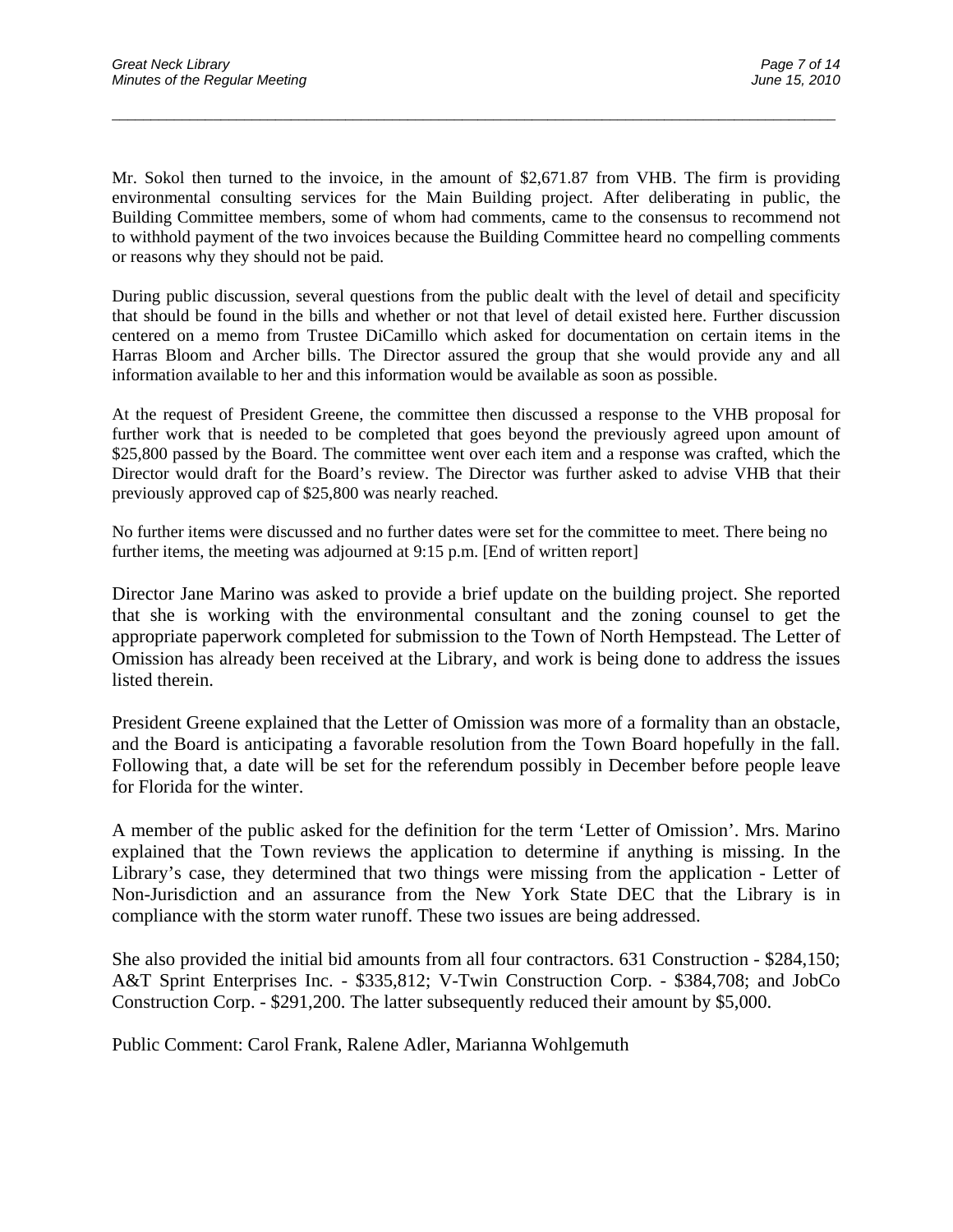## **Personnel Committee**

Trustee DiCamillo, Personnel Committee Chair, thanked Trustee Eshaghoff, who served on the Personnel Committee last year, for attending a meeting on short notice so the Committee had a quorum to conduct business. She also thanked Mrs. Marino for beginning work on the staff reorganization plan. She asked the Trustees to take a look at the memo dealing with the current Staff Association Contract expiring in 2011 in their Board packets and to respond.

 $\overline{a}$  , and the contribution of the contribution of the contribution of the contribution of the contribution of the contribution of the contribution of the contribution of the contribution of the contribution of the co

## **Assistant Director**

Below is the text of the Assistant Director's written report:

### *Meetings and Conferences*

On Wednesday, May 26, I attended "Day of Dialog" at the Jacob Javits Center. In conjunction with BookExpo America, managing staff from Library Journal schedule presentations and workshops where librarians can interact with the publishing community. At the first session editors from various publishing houses were asked to highlight books from their upcoming collections that they think will be big this year. I was a little disappointed that most of the titles they chose to discuss were thrillers. Vampires loom large in current fiction this year as well.

Another session featured a representative from a social networking web program called *Copia,* who hopes to establish a social reading experience for readers and study groups, sort of a Facebook for the literary and academically minded, along with representatives from Baker and Taylor, a vendor of books and audiovisual materials, who discussed their new online product called *Blio.* Speakers from both online products seem quite certain that eBooks will become more and more the norm as streaming eReader applications share common standards so downloading of content to all kinds of platforms is possible. In other words when content can be transferred to any hardware; iPhones, androids, smart phones, tablets etc., people will be able to easily buy or rent electronic content. The rules for sharing this information are evolving. The publishing industry does not want to loose control of their product, as has the recording industry.

On Thursday, May 27, I attended BookExpo America at the Javitz center. In the morning I roamed the exhibition hall, stopping to discuss products and ideas with vendors. I attended the Association of American Publishers BookExpo America Librarians Lunch where we were entertained by such well known authors as Susan Isaacs, Caroline Leavitt and Adriana Trigiani.

Later I attended the Young Adult Editors Book Buzz where editors of books for readers in grades 7 through 10 discussed trends in publishing for this specialized reading population. Currently, the idea of life in dystopian communities, where there is not autonomy, no free will, until our hero or heroine has to break away, has caught hold with YA readers. An article about the dystopian boom in YA literature appears in this week's New Yorker magazine. I will pass along the titles and authors mentioned at this program to our Young Adult Librarian.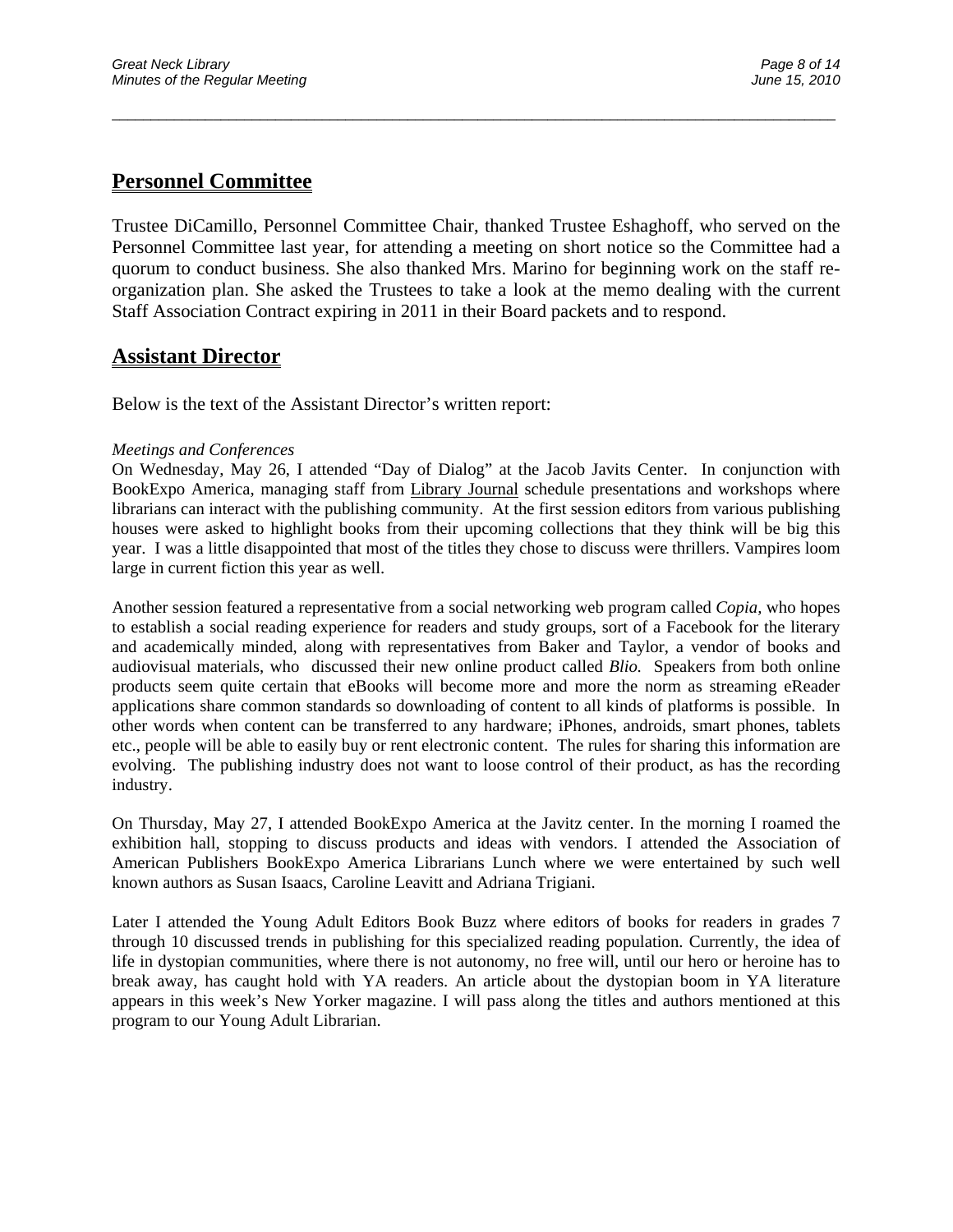## **Library Director**

Below is the text of the Director's written report:

#### *Personnel*

At the end of this month, the employees who have taken advantage of the Library's retirement incentive will be leaving the Library. We wish them well on their retirement. As I stated in my last report, I have been working on a reorganization of the Library which I presented first to the Personnel Committee and then to the Staff, at our Staff meeting held on June  $9<sup>th</sup>$ . My purpose in presenting it to the staff was to ask for any input they may have on my tentative plans both positive and negative. Over the summer, I will be working, together with Department Heads and the Staff Association, on reworking job descriptions to make them not only more complete but more in sync with the organization I propose.

 $\overline{a}$  , and the contribution of the contribution of the contribution of the contribution of the contribution of the contribution of the contribution of the contribution of the contribution of the contribution of the co

#### *Meetings*

Several of our staff members took advantage of the Book Expo America meeting, held at the Jacob Javitz Center in New York. Book Expo America gives librarians an opportunity to meet and hear from authors, see new books and products that are coming out and meet colleagues. Later this month, I will attend the ALA Annual Conference in Washington, DC, which should prove to be a fun and valuable experience.

#### *Station Branch*

As you know, we have received four bids for the Station Branch project and we are looking forward to the work starting. I am very pleased with the Architect's plans as well as the landlord's work that his contractor completed to get the demised premises ready for us to occupy. I will keep you posted as the work begins and progresses.

#### *Main Building*

We are working to answer the Letter of Omission from the Town of North Hempstead in order to get the Letter of Denial from them. You received a copy of the Letter of Omission from me in the May's Board packet. [End of written report]

Trustee Pizer inquired about the status of the re-organization plan and job descriptions for staff to which the Director replied that she will be presenting her proposed plan to the Personnel Committee at a committee meeting to be scheduled for the near future.

Director Marino thanked the Circulation Department, especially Janet Fine and Michael Cruz, who compiled the circulation patron survey complete with graphs and charts. The Director's goal is to have each department conduct its own survey of the public to see how we are doing. Circulation was the first to conduct a month-long survey. The report was sent to all the Trustees. The Reference Department, followed by the Children's Department, will be next in that order to conduct patron surveys. She will send the blank survey that is now being done by the Reference Department to the Trustees. This survey is in two parts – one for computer usage and the other for reference services. These too will be shared with the Trustees when completed. Trustee DiCamillo also requested for the Director to include how the surveys were tabulated.

Mrs. Marino also reported on the meeting organized by the Children's Department between parents and herself along with Trustee Kaplan, to hear their concerns respecting the Main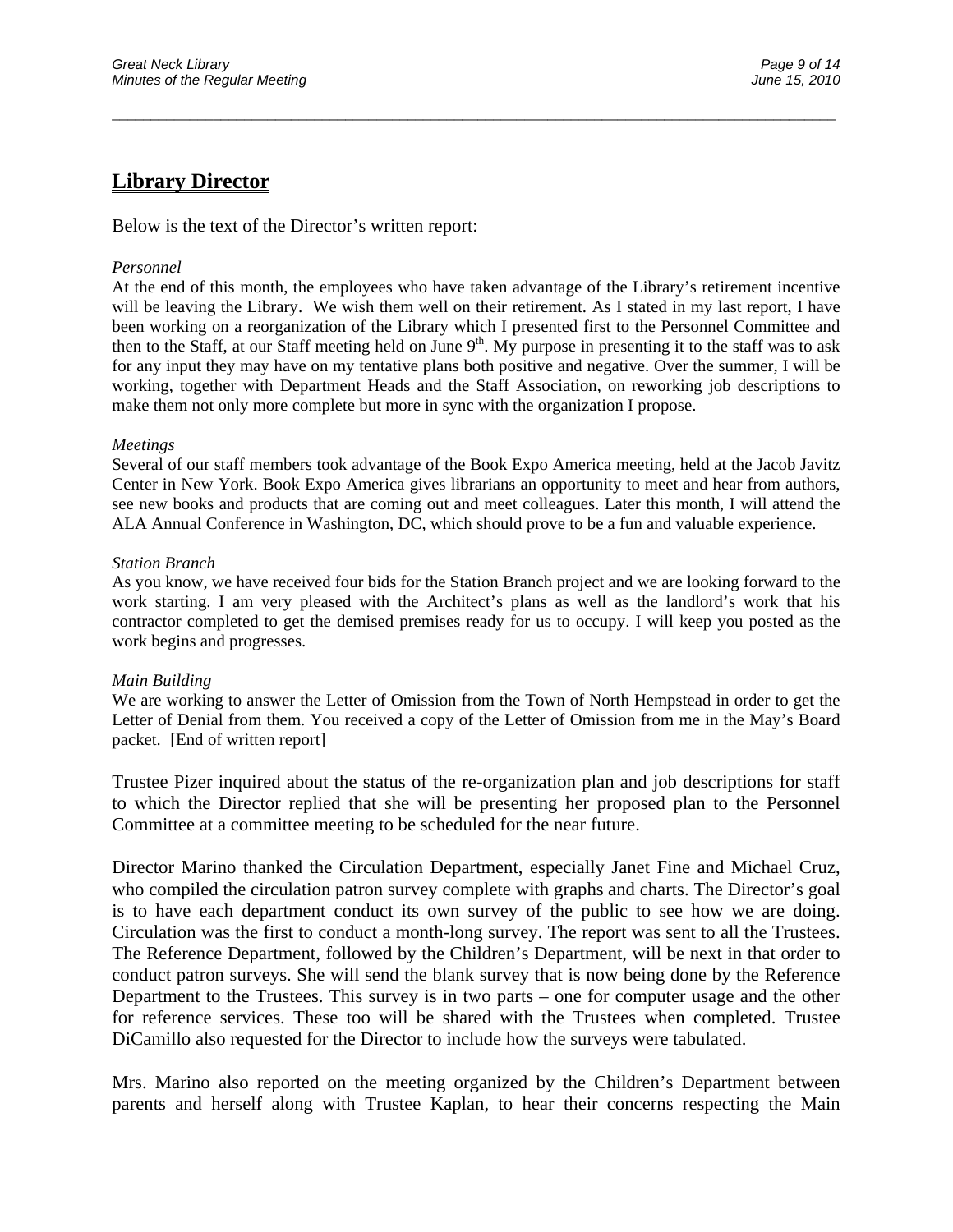building project. She thanked Deidre Goode, Head of the Children's Department, for putting this together although the turnout was disappointing. The parents were more concerned about having a separate space for the children's programs rather than a global concern for the building project.

 $\overline{a}$  , and the contribution of the contribution of the contribution of the contribution of the contribution of the contribution of the contribution of the contribution of the contribution of the contribution of the co

# **OLD BUSINESS**

## **Acceptance of Gift from Lion's Club – "Compact +" Magnifiers**

**Upon motion by Janet Eshaghoff, seconded by Marietta DiCamillo, and after discussion, it was,** 

> **RESOLVED,** that the Board of Trustees of the Great Neck Library take from the table the motion to accept the "Compact +" magnifiers which was tabled at the May 25, 2010 meeting.

**VOTE:** Yes – 5 (DiCamillo, Eshaghoff, Greene, Pizer, Solomon) *MOTION CARRIED UNANIMOUSLY* 

### **Upon motion by Varda Solomon, seconded by Marietta DiCamillo, and after discussion, it was,**

**RESOLVED,** that the Board of Trustees of the Great Neck Library accept a donation of \$1,130 from the Lions Club of Great Neck to the Great Neck Library, which will be used to pay for the two "Compact  $+$ " magnifiers the Library wishes to add to its collection.

And further;

I move that the Great Neck Library Board of Trustees amend its Policy Manual Sections 700-20, 700-40 and 700-45 to include the borrowing privileges, loan period, overdue notices and fines, and also add a new Section 700-63 Agreement Form Policy and Regulations for the "Compact +" magnifiers as outlined in the schedule. These amendments will be effective as of June 22, 2010.

The Library Director showed the Board one of the magnifiers and she extended the invitation to them to attend the ceremony on June 21 at 2:00 p.m. in the Community Room when the Lions Club of Great Neck will make the presentation of the check. There was discussion on how to hold patrons accountable if the magnifier, valued at \$595, is not returned. it was decided to maintain the policy just voted on and passed.

Public Comment: Stanley Dacher, Stu Hochran, Ralene Adler

**VOTE:** Yes – 5 (DiCamillo, Eshaghoff, Greene, Pizer, Solomon) *MOTION CARRIED UNANIMOUSLY*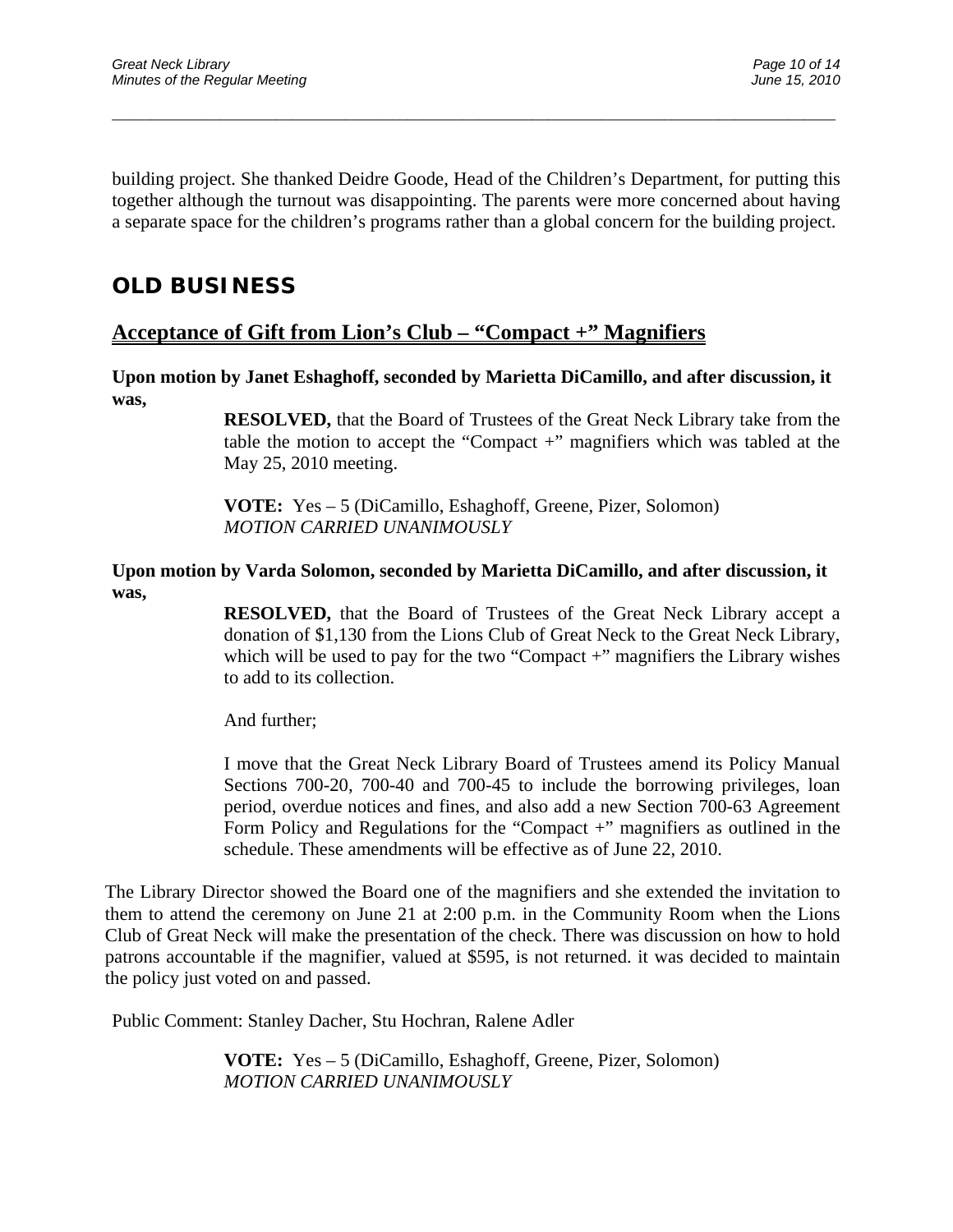## **Environmental Consultant (VHB) Proposal**

**Upon motion by Josie Pizer and seconded by Marietta DiCamillo and after discussion, it was,** 

 $\overline{a}$  , and the contribution of the contribution of the contribution of the contribution of the contribution of the contribution of the contribution of the contribution of the contribution of the contribution of the co

**RESOLVED,** that the Great Neck Library Board of Trustees table the resolution authorizing payment of \$15,000 for work not yet done by our Environmental Firm, VHB. This amount includes everything that would bring the Library to the hearings phase of the project. This money would be taken from the Main Building and Special Services Fund.

And further;

**RESOLVED,** that the Board of Trustees of the Great Neck Library table the resolution authorizing VHB to act as the agent for the Great Neck Library in any communications with the New York State Department of Environmental Conservation as indicated in the attached letter.

 **VOTE:** Yes **–** 5 (DiCamillo, Eshaghoff, Greene, Pizer, Solomon) *MOTION CARRIED UNANIMOUSLY* 

### **Email Vendor**

Trustee DiCamillo requested a follow-up on the email vendor that was tabled at the May Board meeting. The Library Director explained that it should not have been on the agenda in the first instance as the expenditure was below the amount required for Board approval. A resolution to withdraw the motion will appear on the agenda for the September Board meeting.

# **NEW BUSINESS**

### **Station Branch Construction Contract Proposal**

**(a) Upon motion by Josie Pizer and seconded by Marietta DiCamillo and after discussion, it was,** 

> **RESOLVED,** that the Great Neck Library Board of Trustees authorize the transfer of \$300,000 from the General Operations fund and Unallocated Balance to the Branch and Special Services fund.

**VOTE:** Yes **–** 5 (DiCamillo, Eshaghoff, Greene, Pizer, Solomon) *MOTION CARRIED UNANIMOUSLY*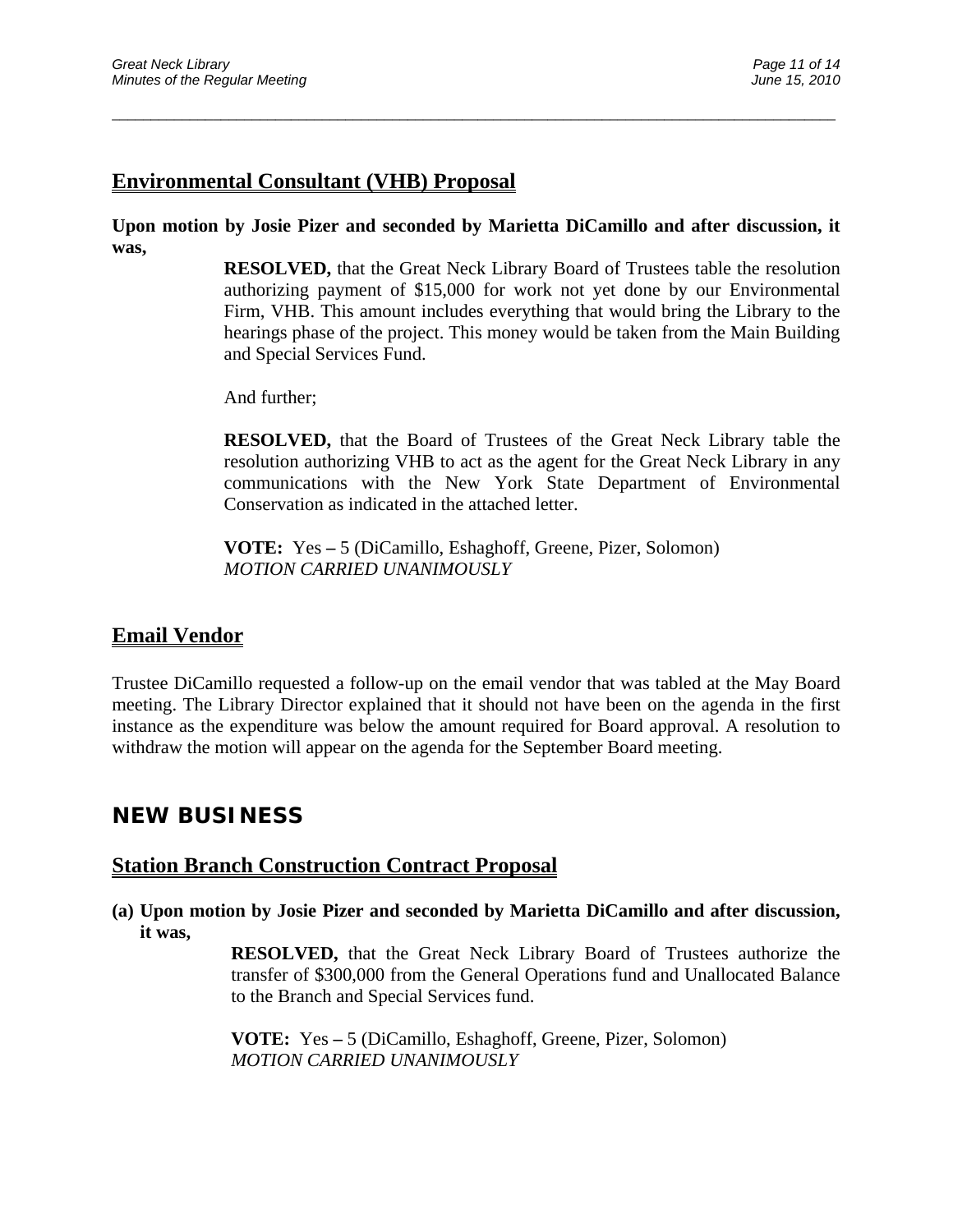### **(b) Upon motion by Josie Pizer and seconded by Janet Eshaghoff and after discussion, it was,**

 $\overline{a}$  , and the contribution of the contribution of the contribution of the contribution of the contribution of the contribution of the contribution of the contribution of the contribution of the contribution of the co

**RESOLVED,** that the Great Neck Library Board of Trustees authorize the hiring of 631 Construction to act as General Contractor for the renovation of Station Branch project, subject to completion of a successful contract. The construction project will be completed at a figure not-to-exceed \$300,000 and will be paid with money from the Branch and Special Services fund.

Trustee DiCamillo stated that her understanding was that the resolution on the table should cover work on the sprinkler and fire systems and not to allocate the entire contract to 631 Construction. She was reluctant to move forward on verbiage, such as, "subject to completion of a successful contract" since she has not yet seen a contract. The Director explained that the construction manager and the architect are working together to draw up a contract as advised by the Library's attorney.

President Greene explained that 631 Construction offered to supervise the fire and sprinkler systems installation as part of their contract, if the Board agrees to sign their contract. This would be advantageous for the Library, eliminating the need for the Board to hire another sub contractor. The consensus of the Board was to contract with 631 for \$25,000 to supervise the sprinkler and fire installation systems and for the attorney to work on contract negotiations with 631 Construction. The following two resolutions were put forth to that effect to replace the resolution on the table.

### **Upon motion by Josie Pizer and seconded by Marietta DiCamillo and after discussion, it was,**

**RESOLVED,** that the Great Neck Library Board of Trustees withdraw the motion to authorize the hiring of 631 Construction to act as general contractor for the renovation of the Station Branch.

**VOTE:** Yes **–** 5 (DiCamillo, Eshaghoff, Greene, Pizer, Solomon) *MOTION CARRIED UNANIMOUSLY*

### **(c) Upon motion by Marietta DiCamillo and seconded by Varda Solomon and after discussion, it was,**

**RESOLVED,** that the Great Neck Library Board of Trustees authorize its attorney to enter into contract negotiations with 631 Construction to act as general contractor for the renovation of Station Branch in accordance with their current bid.

**VOTE:** Yes **–** 5 (DiCamillo, Eshaghoff, Greene, Pizer, Solomon) *MOTION CARRIED UNANIMOUSLY*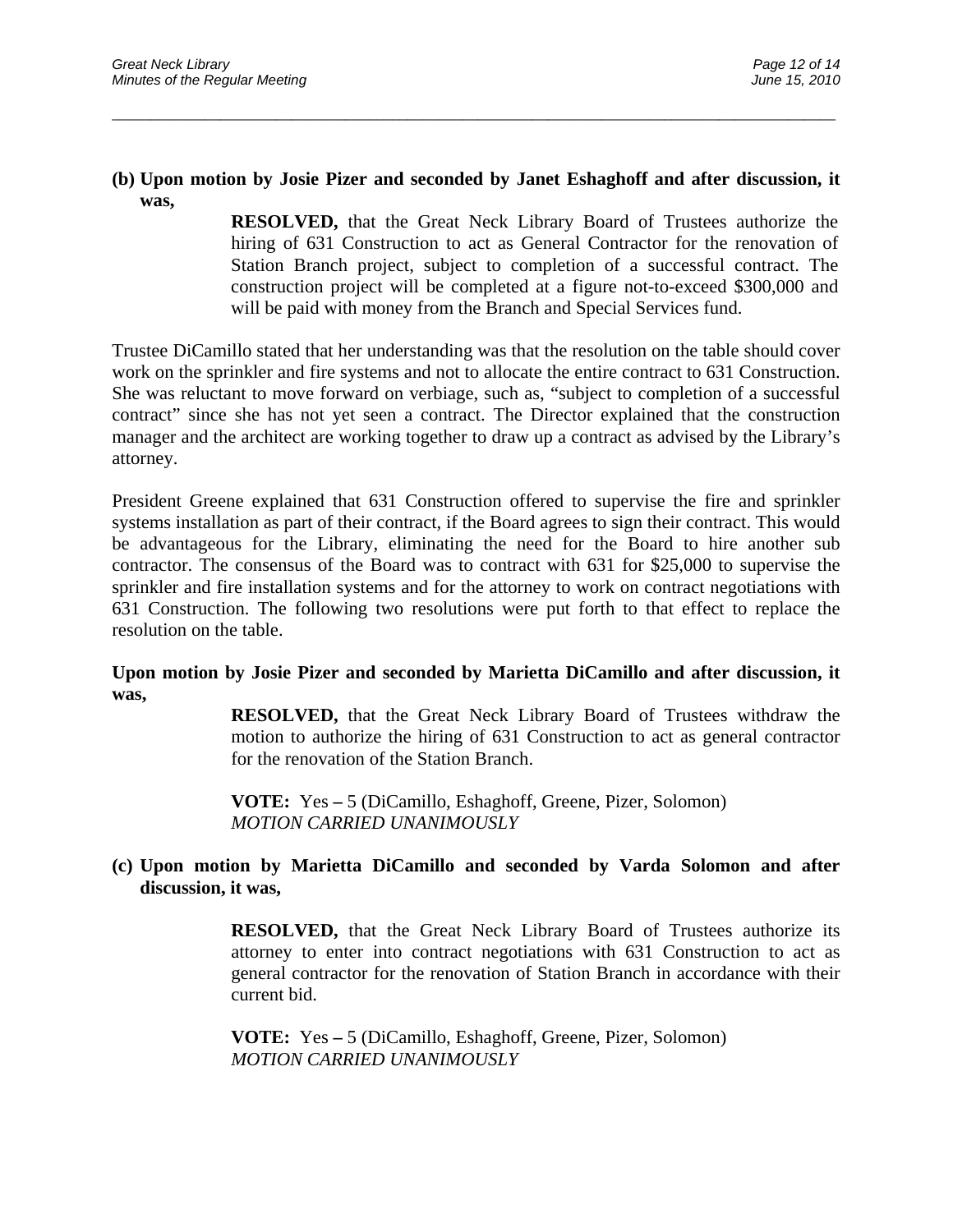### **(d) Upon motion by Marietta DiCamillo and seconded by Josie Pizer and after discussion, it was,**

 $\overline{a}$  , and the contribution of the contribution of the contribution of the contribution of the contribution of the contribution of the contribution of the contribution of the contribution of the contribution of the co

**RESOLVED,** that the Great Neck Library Board of Trustees authorize the expenditure of \$25,000 from the Branch and Special Services fund for the sprinkler and fire alarm systems at the renovated Station Branch Library payable to 631 Construction forthwith.

Public Comment: Ralene Adler

 **VOTE:** Yes **–** 5 (DiCamillo, Eshaghoff, Greene, Pizer, Solomon) *MOTION CARRIED UNANIMOUSLY* 

### **Department Heads Association Contract**

**Upon motion by Marietta DiCamillo and seconded by Janet Eshaghoff and after discussion, it was,** 

> **RESOLVED,** that the Great Neck Library Board of Trustees approve the fouryear extension to the Collective Bargaining Agreement with the Department Heads Association as outlined in the attached memorandum of agreement, which allows for a 2% raise in salary for each year of the four years of the agreement and allows for no other changes to existing terms of the agreement. Such agreement will expire on December 31, 2013.

 **VOTE:** Yes **–** 3 (DiCamillo, Eshaghoff, Greene); Abstention – 2 (Pizer, Solomon). *MOTION CARRIED* 

### **Donation Acknowledgements**

### **Upon motion by Varda Solomon and seconded by Josie Pizer and after discussion, it was,**

**RESOLVED,** that the Great Neck Library Board of Trustees accept the following monetary donations to the Great Neck Library's Local History Collection in memory of Risha Rosner: \$100 from Pamela Levin and \$120 from members of a Great Neck Book Club of which Risha was a member.

 **VOTE:** Yes **–** 5 (DiCamillo, Eshaghoff, Greene, Pizer, Solomon)  *MOTION CARRIED UNANIMOUSLY*